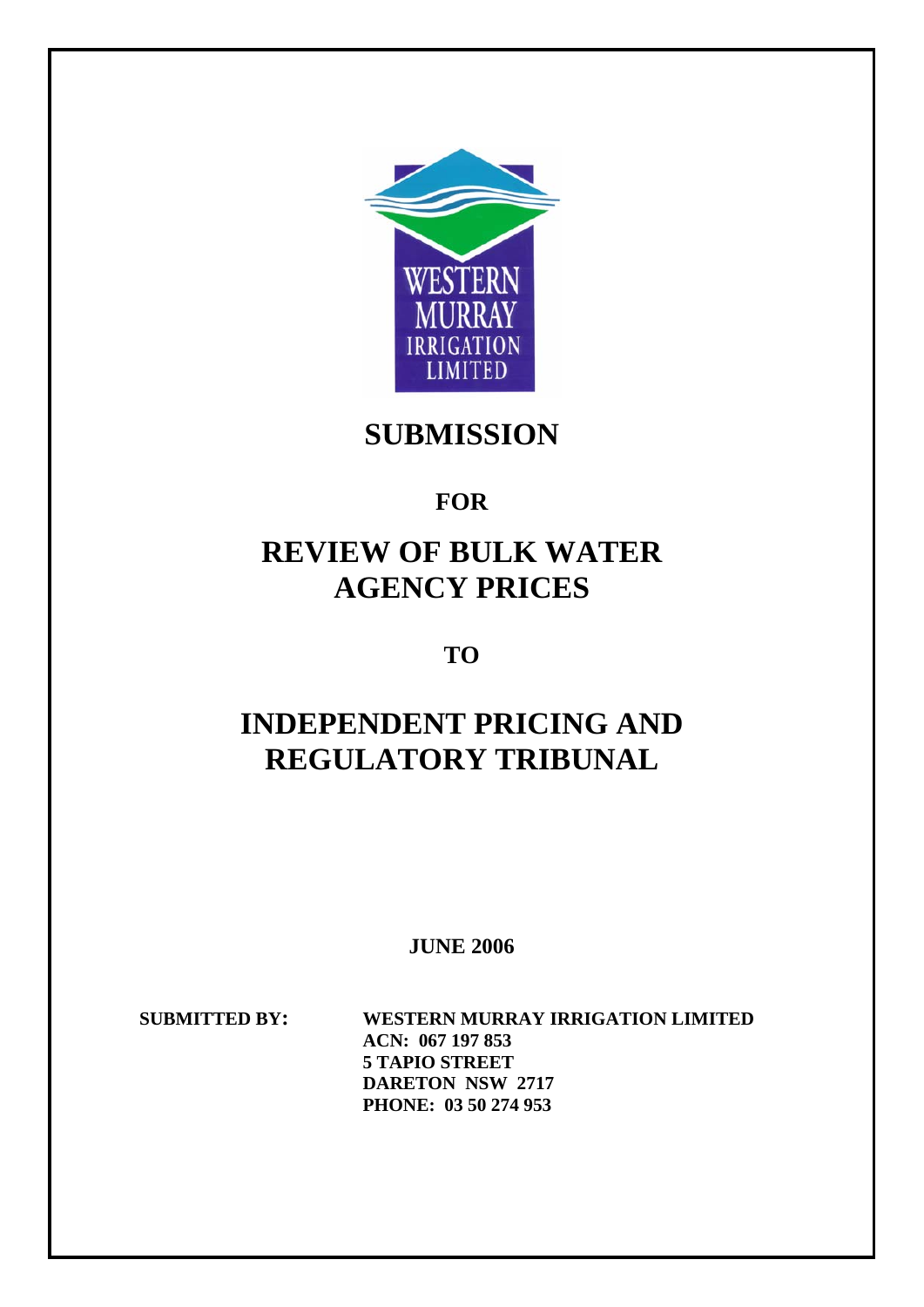# **1. Background Information – Western Murray Irrigation Limited (WMI)**

Western Murray Irrigation Limited (WMI) is a not for profit unlisted public company limited by shares. WMI shareholders hold an entitlement to approximately 61,000ML of high security water, of which approximately 32,000ML is delivered annually to 360 irrigators within WMI's three irrigation areas of Buronga, Coomealla and Curlwaa. The irrigated area represents 4,290 hectares.

The water is pumped directly from the River Murray via three separate pumping stations and delivered through fully pipelined delivery infrastructures. Each pumping station has its own meter and is supplied water under a bulk water licence arrangement.

WMI also undertakes extensive drainage water management, monitoring and reporting. Drainage schemes in each area ensure removal of hundreds of tonnes of salt each year and prevent drainage water from entering flood plains.

## **2. Summary of impact of IPART determination on WMI**

The maximum prices proposed by the IPART Tribunal represent significant increases in bulk water prices for WMI and its irrigators. Specifically the report has recommended the following in relation to WMI:

- A total real increase in prices of 92% from 2005/06 to 2009/10. In dollar terms this is an increase from \$359,000 to \$689,000. This represents the largest percentage increase in any irrigation district and for any irrigation corporation;
- The reduction of the bulk water licence discount from 27% to 0% over the next five years;
- Provision of a fixed charge rebate of only \$23,000 a year for SWC services WMI provides;
- Imposition of a high security licence premium of a 1.5 charge ratio where it is implied it costs more to store and deliver high security water to WMI. As WMI's entire licence is high security the pricing premium disadvantages WMI against other irrigation corporations;
- An assumption WMI provides no system wide benefits and thus receives no rebate for system wide benefits;
- Cost recovery from WMI of a component of the higher levels of costs attributed to the MDBC (which only relate to the Murray Valley);
- An increase in the cost to temporarily trade water. WMI irrigators' trade up to 25,000ML per year. Based on actual water trade in 2005/06 the existing water trade SWC fees would have been \$6,920. With the proposed fees increase to \$275 maximum per trade the SWC fees would have been \$16,111, a 132% increase. Based on the return to the irrigator the fee will now represent 1.7% of the value of the water trade, an increase from 0.7%.
- The bulk water costs as a percentage of total farm costs based on an average farm, and an average year would be low. The ABARE study used to assess this impact looked at crops (eg. rice) and dairy along the Murray. It did not look at WMI irrigators or provide an assessment for horticulture farms where the crop mix is citrus and wine grapes. The report has not assessed the fact these local industries are in an economic crisis at present and the three to five year outlook is showing little improvement.

The COAG water reform agreement states that provision must be made for community service obligations to those regions where full cost recovery would result in unacceptable community outcomes. The price path must reflect the real impacts on rural water users.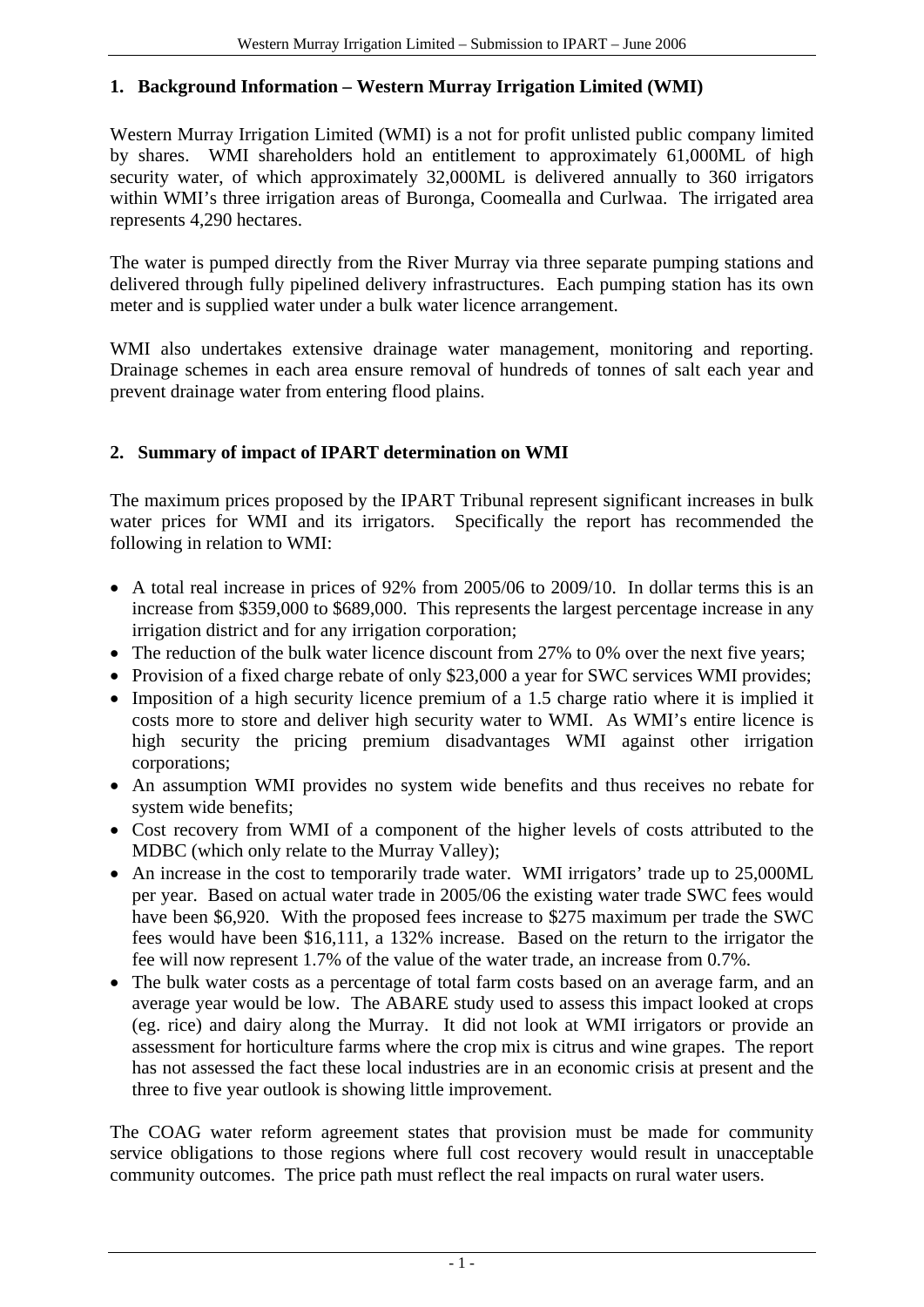The report states the increase in bulk water costs will have a minor impact on farm profits. Table 13.7 of the report shows a sample bill for a high security customer with 1,000ML and 100% allocation. In 2005/06 the bulk water bill would be \$7,475, in 2009/10 the bulk water bill would be \$11,619, a total real increase of 55%. A 55% increase represents more than a minor impact on farm profits and when combined with rising on farm fuel, wages, freight and insurance costs price increases have a big impact. WMI states this is an unacceptable community outcome at the present time.

## **3. Summary of Submission**

WMI supports the NSW Irrigators Council submission to the IPART Tribunal.

There are six areas where WMI would like the IPART Tribunal to reconsider its draft determinations. These are:

- imposition of high security licence price premium;
- removal of wholesale discounts and lowering of rebates;
- the 'unconstrained' prices submitted by SWC;
- accountability of SWC and DNR;
- transparency of MDBC costs;
- impact of price increases on WMI irrigators and their ability to pay;
- increase in temporary trade fees.

# **i) Imposition of a high security licence price premium**

WMI's licence is for 100% high security water allocation. In the report at Section 11.4 it states most stakeholders were in favour of a price premium for high security licences. This would reflect the fact much of the water held by these stakeholders is general security.

WMI irrigators are being penalised for the risk management decisions made upon privatisation to ensure irrigators were able to invest in permanent high value horticultural plantings. High security water allows irrigators in WMI to farm with confidence, particularly in years of drought.

The argument for the high security premium is the cost associated with the length of time water is required to be held in storage to deliver high security supplies. On the River Murray the cost of providing high security water costs little if any more to provide. On other rivers provision has to be made to guarantee high security water for future years. This is not so on the River Murray as it is guaranteed by minimum releases from the Snowy Hydro scheme. The original premium which had no financial basis to it recognised the fact that in some years a greater amount of water could be provided but this does not apply now. Water delivery charges for both general and high security water are the same.

In light of this the IPART Tribunal have still concluded high security licence holders receive a higher level of service than general security licence holders in relation to SWC services. The recommendation is a minimum premium of 1.5 should apply. WMI believes a premium should not be imposed at all on the River Murray. If the IPART tribunal imposes a premium a maximum of 1.40 should apply, as general security water also requires storage and appropriate management. The SWC submission for the Murray valley was 1.17 and the water sharing plan 1.40. The Tribunal's recommendations should be lowered from 1.50 to reflect at least the water sharing plan of 1.40. WMI also seek further clarification as to the specific costs of receiving the higher level of service in the Murray valley.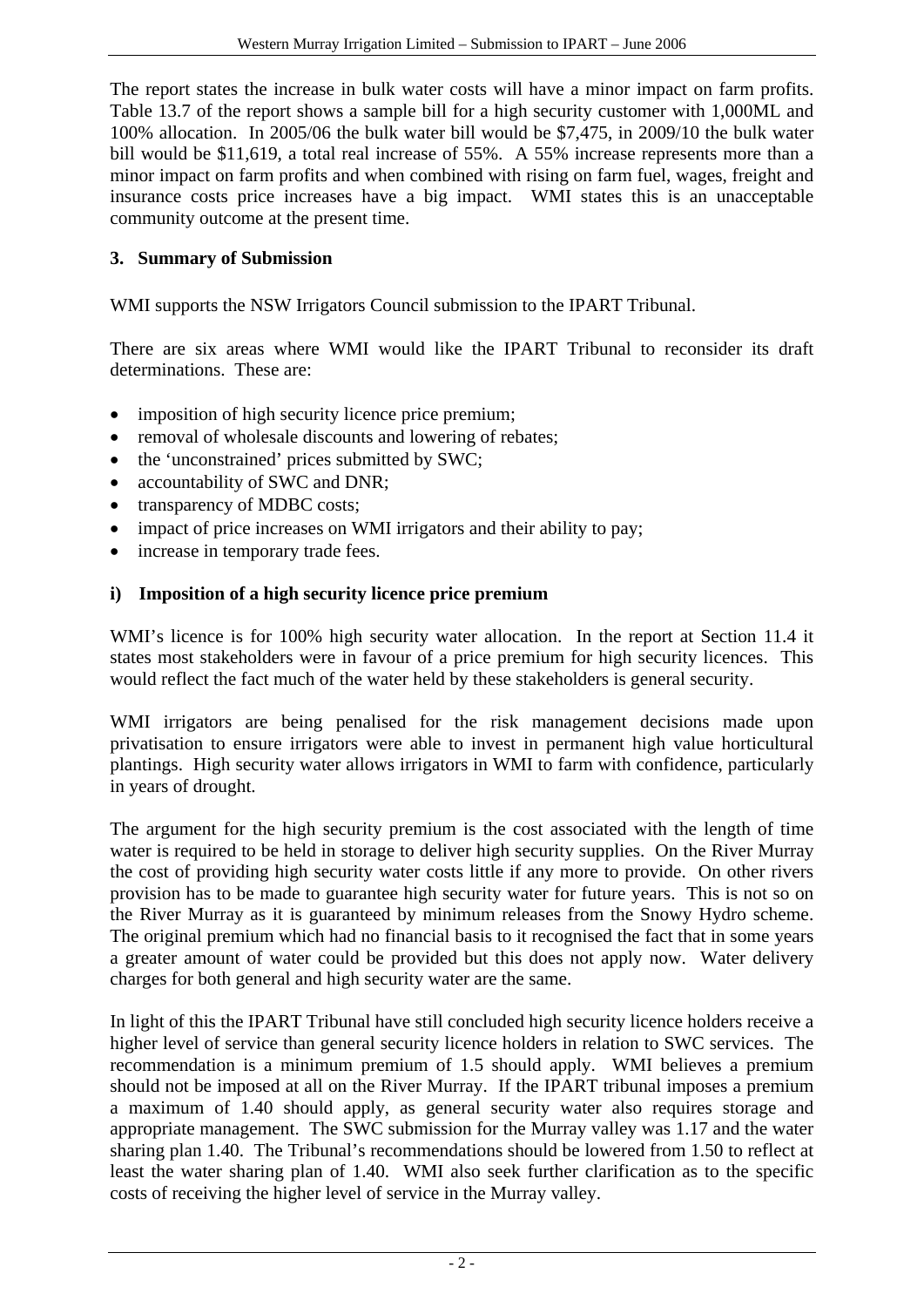When general security allocations reach 100% there is effectively no difference in the storage and supply of the water. In these years high security water licences will be penalised.

When recent water restrictions were proposed in March 2006 WMI high security irrigators *were to have their water restricted*. This provides a further argument as to why a high security premium is not relevant for the River Murray.

Imposition of a premium also provides a disincentive for irrigators to convert their general security licence to high security licence.

#### **ii) Removal of wholesale discounts and lowering of rebates**

WMI believes that it contributes to the operations of SWC in a positive and timely manner. The rebate calculated for WMI is a fixed amount of \$23,000 adjusted annually for CPI. The work performed for SWC includes assisting SWC's management of flows by providing four and seven day advance extraction forecasts, as well as actual daily extraction figures. Recently, water restrictions were a real possibility and data generation and supply needs increased to a point where daily information was provided and weekly phone conferences were held to plan for such an event. WMI as an irrigation corporation simplifies this process through its bulk licence where the company retains all responsibility and costs associated with meter reading and billing of irrigators. WMI also supplies water without any conveyance loss and receives no benefit for being efficient users.

The IPART Tribunal has stated in the report at Section 11.5 that WMI provides no system wide benefits. A system wide benefit is something which reduces SWC's costs of running the overall system. Murray Irrigation Limited is the only irrigation corporation to receive a system wide benefit rebate in the Murray Valley. The report does not clearly define what a system wide benefit is and how they have calculated this for Murray Irrigation Limited.

WMI believes it provides system wide benefits through:

- having water supply systems with no conveyance losses; and
- having state of the art drainage systems which divert all drainage water and thousands of tonnes of salt in each of the three irrigation districts away from the River Murray.

The IPART Tribunal has recommended the removal of discounts in relation to DNR services. WMI strongly argue that the phasing out of bulk discounts should not be used to gain more revenue. The restructured charging system must ensure total revenue is not increased.

In relation to the contribution WMI makes to DNR's operations, WMI operates the Curlwaa Tubewells groundwater interception scheme. This scheme is listed by the MDBC as being "owned and operated by NSW". It is in fact owned and operated by WMI, for which WMI receives no financial return or recognition in relation to the tonnes of salt saved from entering the river and the Morgan EC credits.

In addition, under its licence conditions, WMI also undertakes monitoring of drainage water quality as well as monitoring of groundwater levels in a large area surrounding its area of operations. This is in addition to contributing financially to the monitoring program in the same area undertaken by DNR.

WMI maintains that a 'fee for service' type arrangement for the services it provides would not be fairly administered and licence conditions (which are far more stringent than for private diverters) would be used to force irrigation corporations to perform these activities without compensation. In the report DNR have stated it will enter into appropriate service agreements to cover the cost of providing the information. WMI has been unable to ascertain if these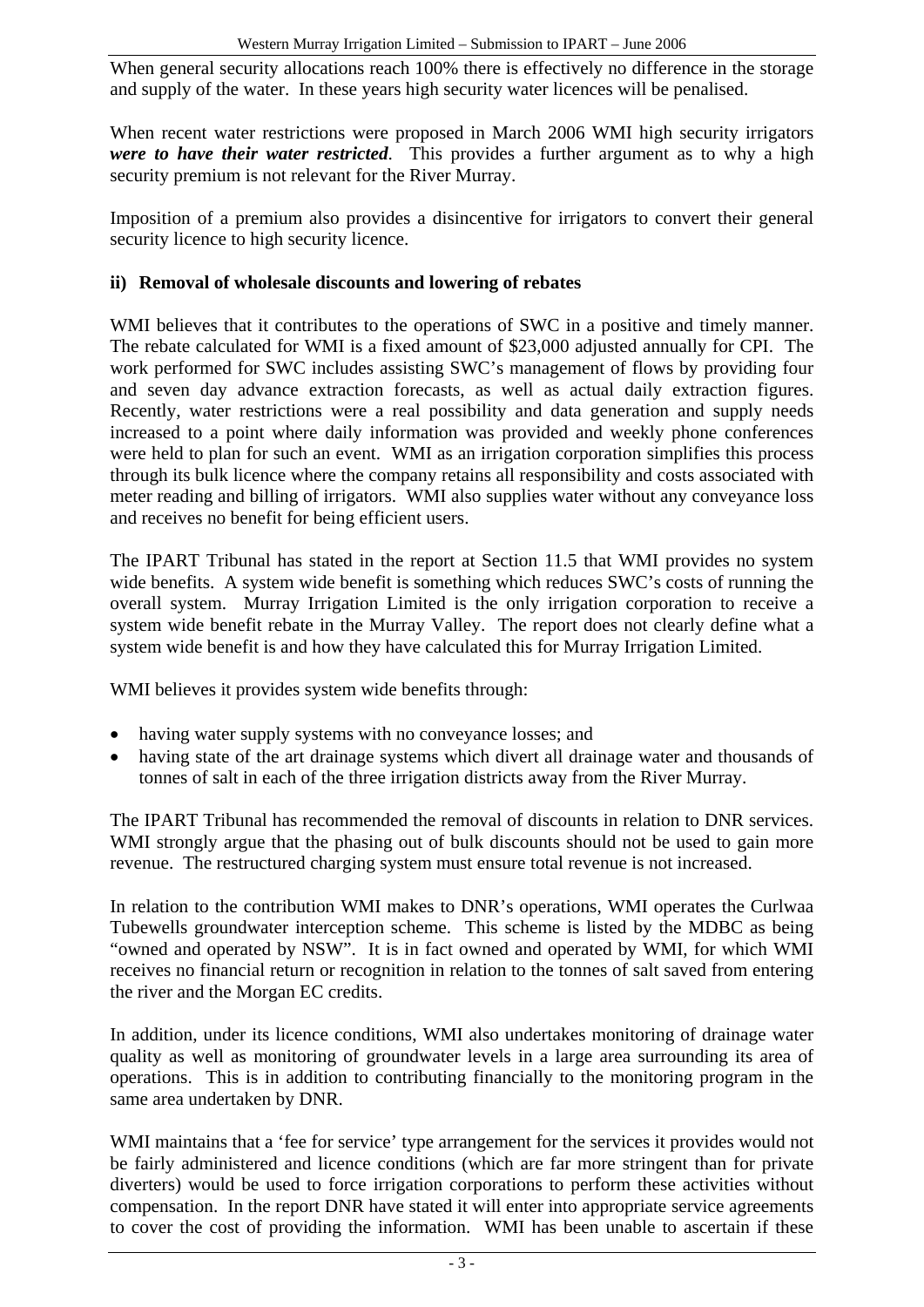service agreement costs have been included in DNR's budget. Removal of the discounts provides a disincentive for WMI to collect information.

WMI continues to maintain that bulk discounts should be in place as they are in many commercial businesses for their larger customers.

|                                         | 2005/06  | 2006/07  | 2007/08  | 2008/09  | 2009/10 |
|-----------------------------------------|----------|----------|----------|----------|---------|
| <b>Percentage</b>                       | 27%      | 20%      | 13%      | 7%       | 0%      |
| <b>Estimated</b><br>discount in dollars | \$96,280 | \$71,380 | \$46,380 | \$24,880 | \$0     |

The DNR discount reduction in dollar terms to WMI is outlined in the following table:

WMI recommends the IPART Tribunal considers in the first instance to retain the discount and in the second instance to phase out the discount over a longer time frame to reduce the impact on the business and allow DNR time to set up appropriate service agreements.

#### **iii) 'Unconstrained' prices submitted by SWC and DNR**

WMI is disappointed by the approach taken by SWC in submitting its pricing proposals, but is relieved to see in the determination that the consultants review recommended the lowering of the original proposed operating and capital costs. SWC have included the employment of 310 full time equivalents in its budget for 2006/07, an increase from 253 full time equivalents in 2004/05. In its first year as a corporation overall costs were \$25.7 million. In 2006/07 the costs are estimated at \$34.2 million.

WMI believes SWC should be encouraged to streamline its business and achieve real cost reductions over time, rather than producing 'unconstrained' prices and expecting irrigators to absorb the cost of growing inefficiencies within its business.

As an example of what can be achieved is outlined as follows:

- WMI's prices have risen from \$44/ML excluding Government charges (for the Coomealla Irrigation area) shortly after privatisation in 1995/96 to \$61.68/ML in 2005/06.
- This increase, at a levelised rate of 4% just exceeds inflation.
- The increase has included the introduction of full cost recovery by the implementation of a sinking fund for the full replacement of WMI's infrastructure at the end of its life and an annual repayment for a loan to refurbish the irrigation infrastructure.
- It also includes the cost of WMI's commitments to its Land and Water Management Plan.

This has been achieved by the rationalisation of WMI's business and the commercial attitude taken towards the operation of WMI. WMI is very proud of its financial management and the fact it can keep costs down while providing a quality level of services. Both SWC and DNR should be encouraged to take a similar commercial attitude towards its business.

WMI recognises DNR has just been re-structured with staff redundancies being offered. At the time of the draft determination DNR costs had not been updated for these changes. WMI believes the cost savings from the restructure should be included in the pricing determination.

WMI supports the IPART Tribunal decision not to provide allowance for the SWC in relation to revenue risk associated with differing water usage.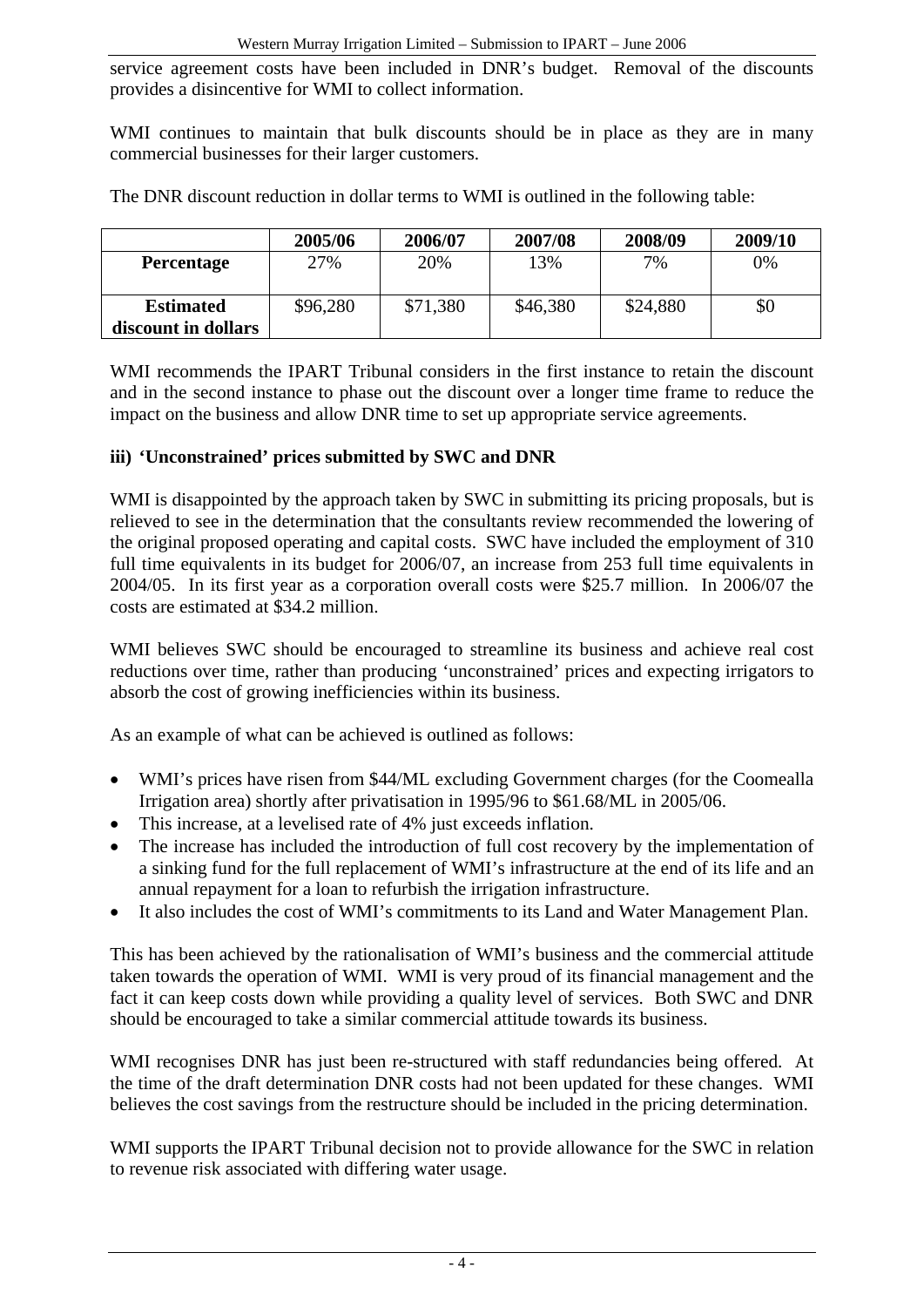#### **iv) Accountability of SWC and DNR for their expenditure**

In 1.4 of the draft report under the heading "moving forward" a number of deficiencies were identified by PB Associates in relation to both SWC and DNR. These include the following:

#### **SWC**

- financial systems were not sufficiently developed to provide it with an accurate and robust forecast of costs;
- no demonstration of price service information or customer input being used to determine the appropriate levels of service;
- insufficient linkage between the planned programs, the targets to be achieved, and the associated costs; and
- procedures for assessing non-major capital projects were unclear.

#### **DNR**

- inadequate risk-based analysis, including price service negotiations with stakeholders to determine willingness to pay for specified levels of service and timing of the provision of these services;
- insufficient linking of expenditure to obligations; and
- an absence of demonstrated options analysis for the proposed service delivery expenditures, including testing contestability of tasks and services provided.

The IPART Tribunal expects that SWC and DNR will address these concerns prior to the next determination which will be in 2010.

Both SWC and DNR are yet to develop and publish performance indicators and measures so that WMI can monitor delivery against forecast outputs. WMI needs to know what its irrigators are paying for.

The prices are to be increased before measures are put in place which identifies the benefits to customers from the increased expenditure and prices.

WMI remain concerned this expectation will not be met and both authorities should publish their plans and identify the performance standards to raise their accountability by 30 June 2007. The length of the determination period should remain short until SWC and DNR have these in place.

#### **v) MDBC Costs**

WMI has ongoing concerns about the transparency of the MDBC costs and the efficiency of the expenditure. As the majority of MDBC costs relate to the Murray Valley, WMI water charges reflect movements in MDBC costs.

In Section 4.2.2. of the report it states "a mechanism should be introduced to adjust SWC prices if there are material differences between forecast and actual audited costs paid by the NSW Government to MDBC". The report does not define what is material and WMI seeks clarification as to when and how a material difference will be recognised.

The IPART Tribunal have stated in the report they are still not confident that actual costs to be paid will reflect forecast amounts. WMI fears these actual amounts will be passed through to irrigators without adequate explanation or justification.

The actual percentage allocation of MDBC costs between users and the Government is not clearly defined. The report states they should be allocated consistent with draft findings on other costs but this could range from 50% to 100%.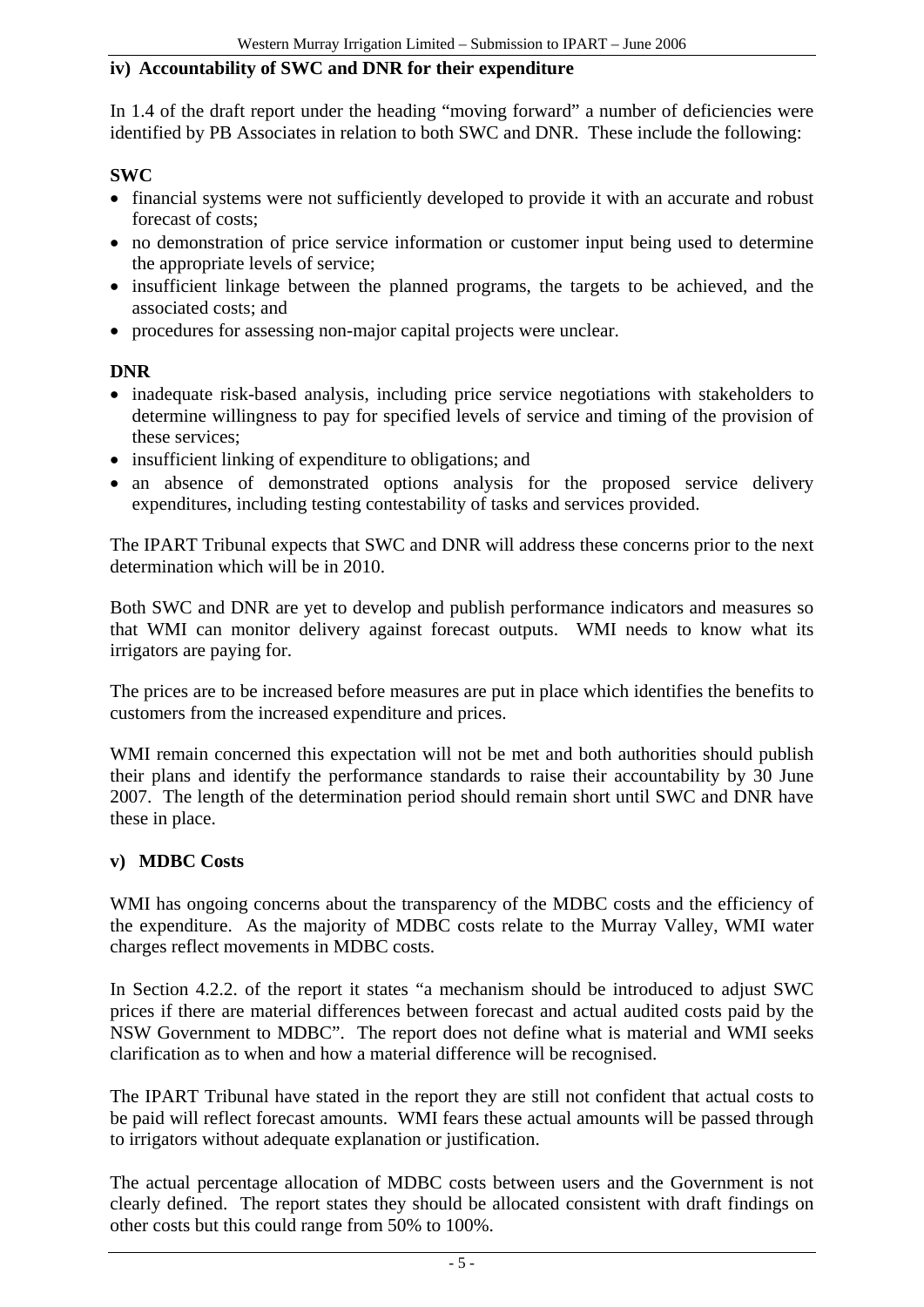#### **vi) Impact of price increases on WMI irrigators and their ability to pay**

A specific requirement of the IPART act is to maintain consumer protection. In particular:

- protecting customers from abuse of monopoly power;
- ensuring there are standards of quality, reliability and safety of the services concerned; and
- assessing the social and economic impact of its decisions.

Pricing must exhibit a sense of responsibility towards regional development. At Appendix One a table is included showing the increased price per WMI irrigation area for the determination period.

#### *Abuse of monopoly power*

WMI have undertaken an analysis of the increase of charges and have provided as an example the impact on the Buronga Irrigation Area.

| Year      | <b>Fixed Charge</b> | Percentage of | Variable Charge | Percentage of |
|-----------|---------------------|---------------|-----------------|---------------|
|           |                     | Water Charge* | per ML          | Water Charge  |
| 2005/2006 | \$3.88              | 7.2%          | \$1.47          | 2.7%          |
| 2006/2007 | \$4.32              | 7.7%          | \$2.74          | 4.8%          |
| 2007/2008 | \$4.72              | 8.1%          | \$3.89          | 6.7%          |
| 2008/2009 | \$5.04              | 8.4%          | \$4.98          | 8.3%          |
| 2009/2010 | \$5.40              | 8.7%          | \$5.98          | 9.6%          |

\*CPI adjusted based on \$54 per ML water charge in Buronga Irrigation Area for 2005/06 year.

WMI does support the move toward recovery of 60% of operating costs through the variable charge. This allows the irrigator some choice and encourages water use efficiency. At the end of the determination period bulk water prices will account for 18% of the water charge using the Buronga irrigation area as an example and will be charged over and above the WMI water charge.

If DNR and SWC were in a competitive market based environment price increases of this magnitude would not be accepted by customers. Benefits associated with the price increases need to be quantified at the irrigator level to allow acceptance of the price rise.

Historically SWC has spent less than the forecast expenditure. WMI requires assurance prices will be not be raised where monies are not expended.

#### *Assessing the social and economic impact of its decisions*

The ABARE study commissioned by the IPART tribunal to assess the impact of bulk water price increases on farm profitability **did not** study WMI irrigation farms.

Increasing the prices will have a defined negative economic impact on the WMI region. Each horticultural industry is suffering from poor returns and individual irrigators' profitability is at present marginal. All farming is under extreme cost pressures at present. Increases in government charges are passed directly to the irrigator. The increased water prices will mean there is less capital available for on farm investment and employment. WMI recognises its growers need to be commercial and viable in the longer term but feel it is important for the Tribunal to be aware of the situation in the WMI region at present.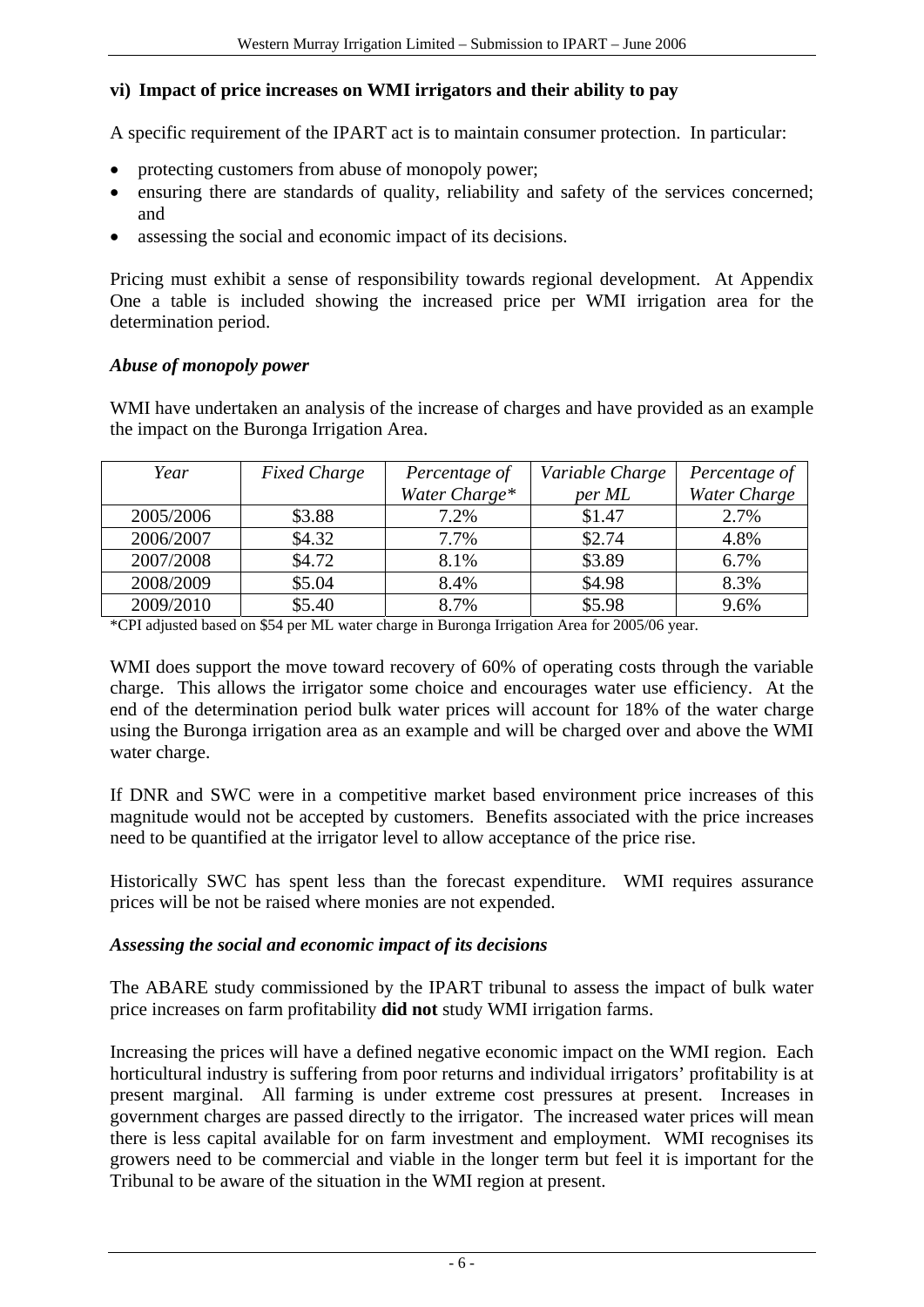An economic sustainability study into the economic impacts of the downturn in irrigated horticulture was completed in March 2006 by RMCG consultants. The study was commissioned by the Wentworth Shire Council and the Mildura Rural City Council. The following provides a summary of the report:

- The Mildura Horticultural Region, which encompasses the WMI is currently suffering severely depressed wine, dried fruit and citrus prices. These three industries are the core industries for WMI irrigators.
- Incomes in many businesses are expected to be down by more than 30% in the 2005/2006 financial year and the value of production is expected to be down by around \$117 million for the region. The average gross value of production is \$632 million with the forecast decrease to \$515 million accounting for the \$117 million decline.
- In extreme cases, such as uncontracted wine grapes, incomes for some individuals could be down by as much as 80% to 90%. It is estimated in the Mildura region 50,000 tonnes of wine grapes have been left unharvested and industry predictions are showing limited industry recovery for the next three to five years. Irrigators with uncontracted wine grapes are facing financial ruin.
- It is estimated that 20% or 600 horticulturists are at risk and if the downturn is sustained 600 job losses may occur off-farm as well.
- Irrigators, as shown by the large proportion of mixed properties, have actively managed risk. This is a successful strategy in managing cyclical prices, but fails when price reductions occur across the board, as in 2006.

## *Why this downturn is so severe?*

A downturn in price of 30% for any one crop is bad enough in itself. It barely leaves enough cash to cover average operating costs, let alone pay interest, depreciation and a wage for the owner. It is compounded because of the breadth of crops affected simultaneously. The traditional risk management strategy of having a mix of crops has proven ineffective against this downturn.

If sustained, this is likely to have flow on effects to other industries, especially those servicing horticulture. Usually a downturn in crop does not affect the region to the same extent.

Horticulturists adapt to other crops and production adjusts to the new market conditions.

In the 2005/06 harvest, citrus, wine and dried fruit are all experiencing downturns.

Irrigators are reluctant to move to table grapes as this industry has a notorious volatility and has only recently recovered from a series of bad years.

Profitable options are missing for most irrigators and this is affecting confidence and depressing property values and equity. Confidence is also likely to be affecting other support industries that rely on irrigator investment and redevelopment.

Profit provides a proper return for capital invested and labour. This is essential to fund renewal and to attract the best for the next generation of professional horticulturists.

Rising input costs and falling returns (declining terms of trade) along with the cyclical nature of prices are facts of life in agriculture and irrigators have adapted to this by increasing efficiency, improving yields, adding value and expanding to achieve economics of scale.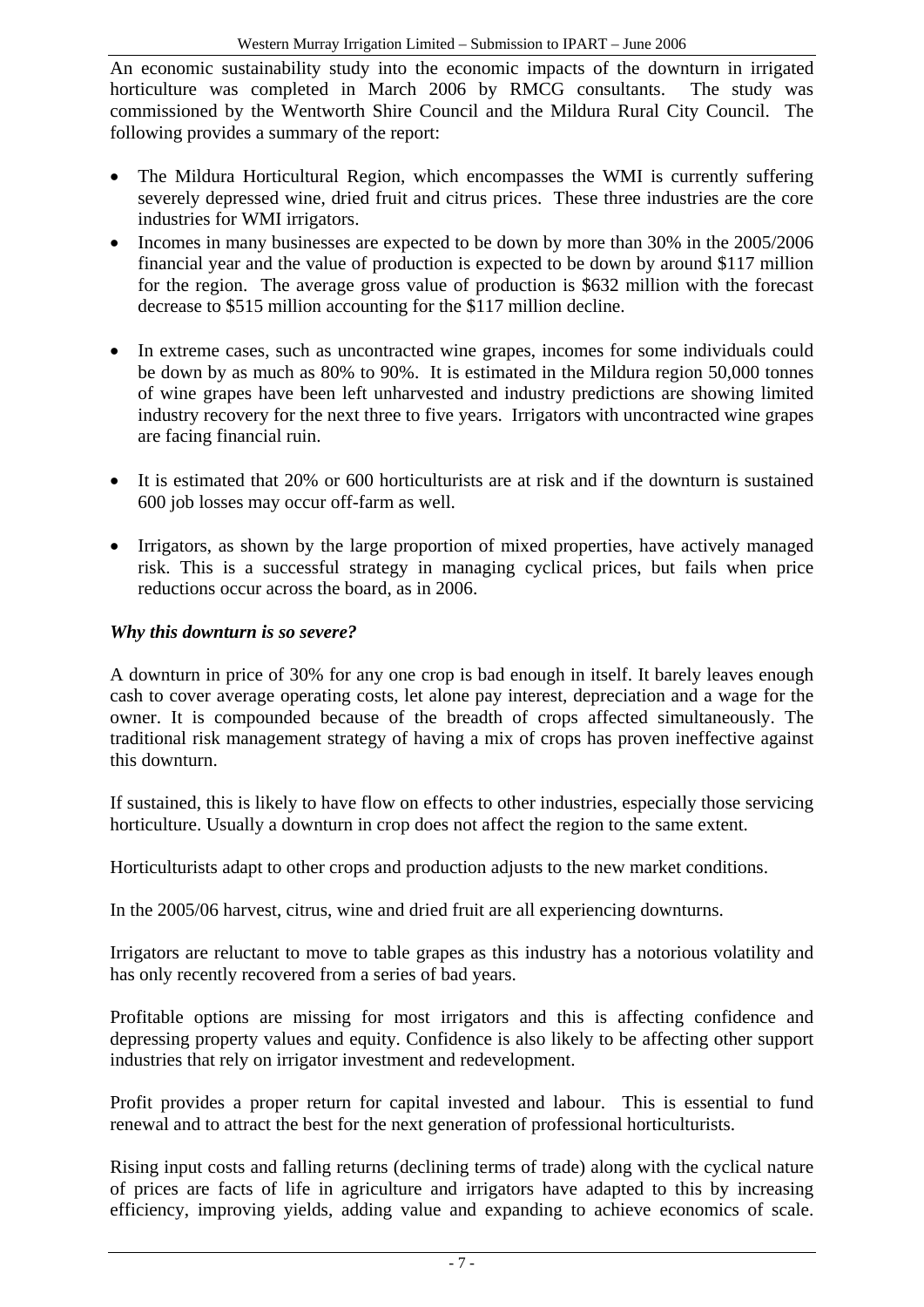When terms of trade decline gradually or are confined to one crop then this can be managed. Irrigators respond by investing capital in expansion and new technology to remain competitive.

In 2006, across the board price reductions are resulting in declining property values and high operating losses. This means that access to capital becomes difficult even for the most viable of businesses.

Addressing this problem is fundamental to the WMI region's recovery. The increase in bulk water prices needs to take into account the need for the irrigators and industries to recover to profitable levels.

#### **vii) Increase in temporary trade fees**

The National Water Initiative is supporting removal of barriers to trade. Increasing the maximum SWC fee to apply for a water trade from \$75 to \$275 could be perceived to be a barrier. WMI irrigators conduct a significant amount of annual temporary trades and water trade income forms a part of the farming business in this area. WMI recommends the IPART tribunal phase in a lesser increase of the fee over three years and ask SWC to make the process more efficient to contain their costs.